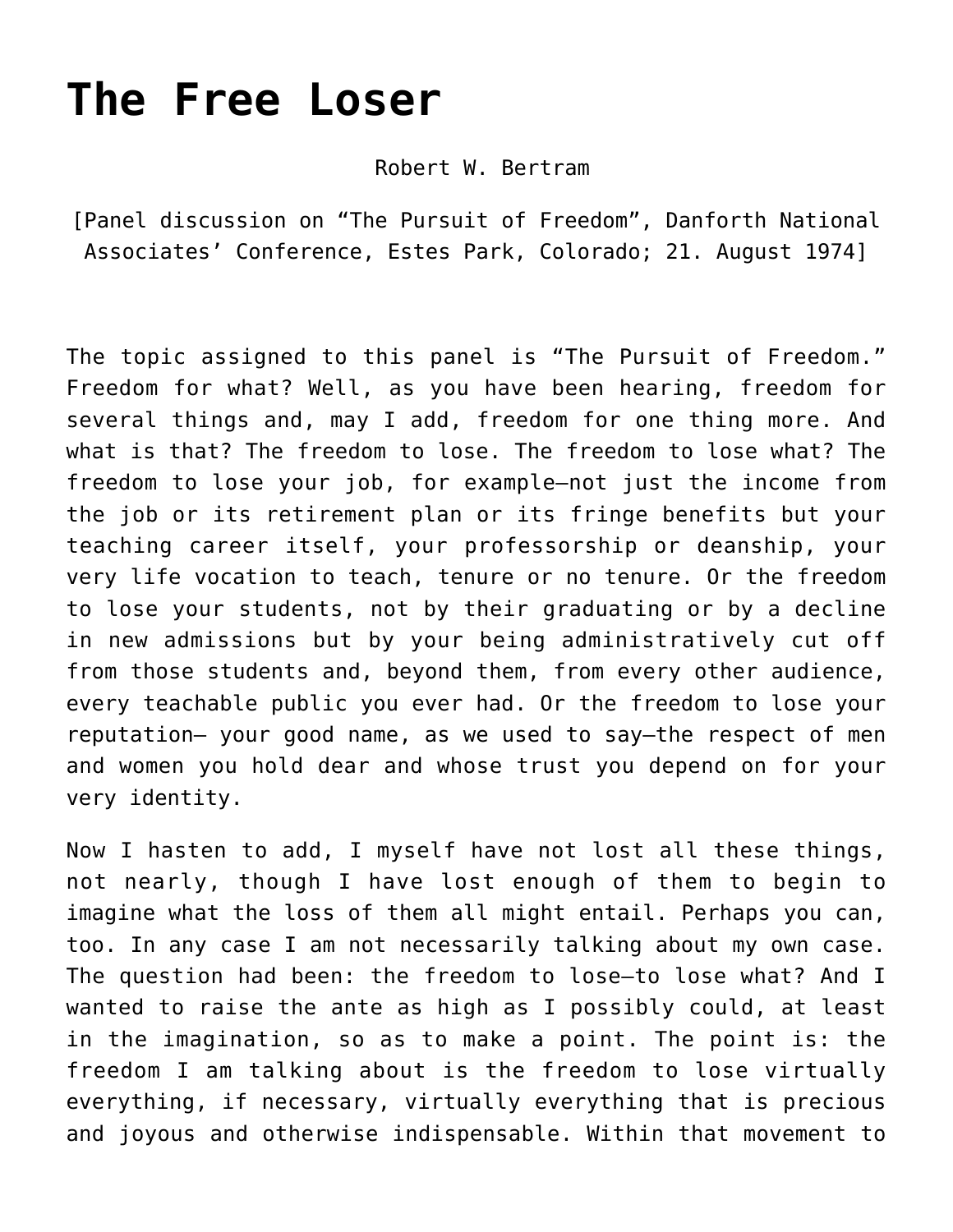which I for one am trying to belong, and many of you are too, namely the Christian Church, one of the favorite pot-boilers in our hymnody exclaims:

And take they our life, goods, fame, child and wife, Let these all be gone, they yet have nothing won.

It is those fond things whose loss I am talking about—in short, the best that life has to offer, including, as the Mover of our movement did, life itself. Freedom for what? The freedom to lose, to lose all that.

To put it negatively, the losses I am speaking of are not of things which we might just as well do without anyway. I am not speaking of losses which are good riddance and which hence are not really losses at all. True, it is a manner of speaking to say, with a sigh of achievement, I have "lost" five pounds. But who in my condition needs those five pounds? That kind of loss is hardly a deprivation. Most of the moral life and most of higher education is devoted to losing just such encumbrances, such obviously undesirable ballast: for instance, ignorance, bad taste, prejudice. But who needs them? The loss of them is no loss at all. But it is not to such obviously dispensable things as that that I am referring when I speak of the freedom to lose. Last evening Parker Palmer reminded us– and how desperately we need that reminder!–that the monopoly which we have enjoyed as educators-for-scarcity is a monopoly we can well afford to lose. But then, as he made clear, that loss would scarcely be a deficit but rather a productive asset for ourselves as well as society. Such a loss, in other words, is freedom obviously enough. To lose our self-protectionism is to be free of it, clearly and simply. However, the sort of freedom I am adding to the list is, I admit, a far more problematic freedom. If it is freedom, it is freedom not nearly so obviously. To lose not what is good riddance to lose but what is hell to lose–one's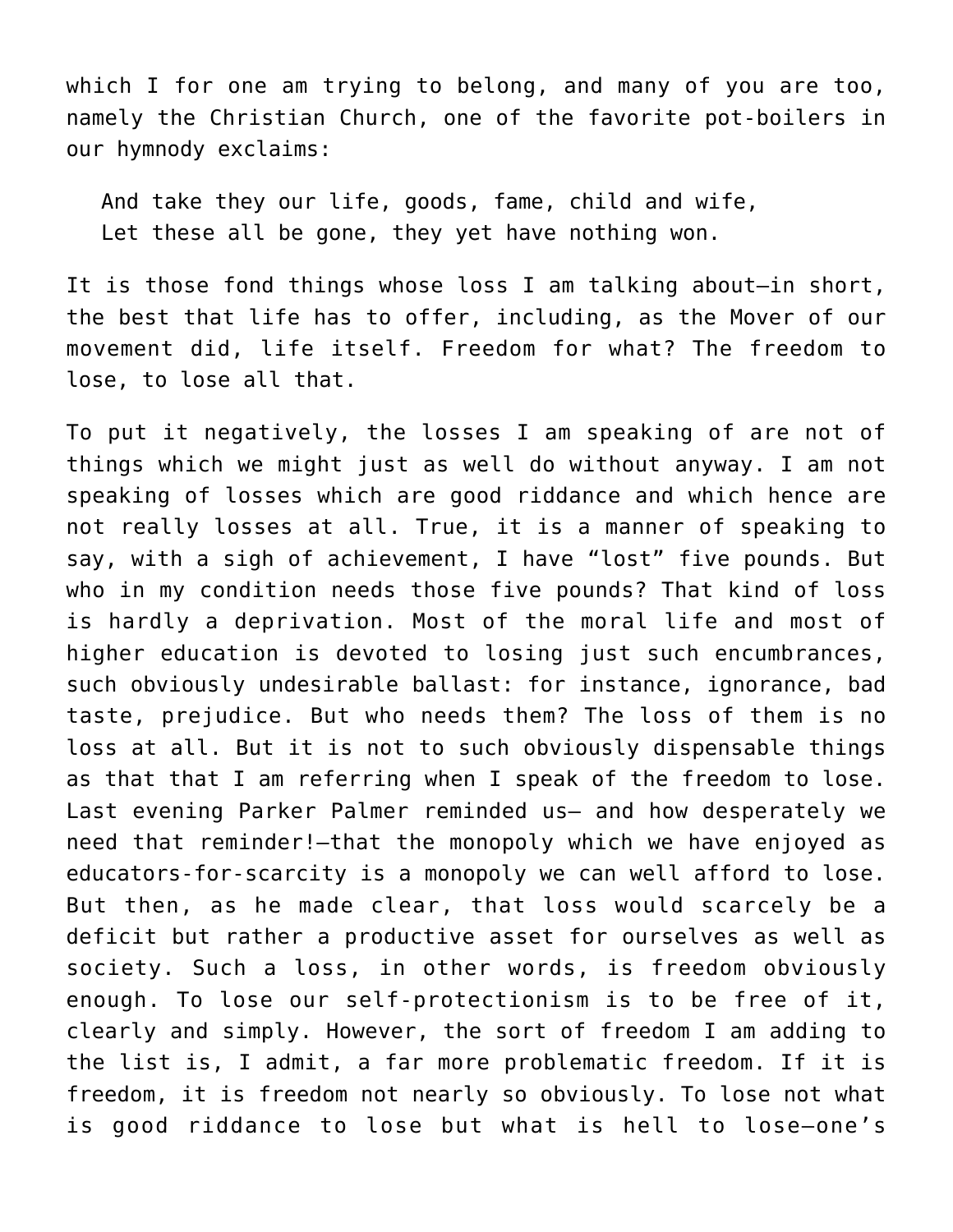vocation, one's community, one's identity, perhaps one's life–how in God's name could that be freedom? Yet it can be.

Maybe it would be more accurate if, rather than saying "the freedom to lose," we said instead "the power to lose freely"–to lose liberally, to lose as liberated men and women rather than as slaves–or paradoxical as it may sound, to lose as winners. The earlier phrase, the freedom to lose, could easily mislead. It could give the misimpression that losing is a thing to be desired and pursued. As if surrendering, as if anything short of a last-ditch stand against bigotry and fear, as if withdrawing from the good fight into the privatism of doing one's own thing (which is the ultimate ghetto), as if losing for losing's sake or for convenience's sake or for survival's sake, could be justified on any grounds. No, that kind of sadomasochism—and it is all around us not only in our clinics but in the most revered institutions of our society, including our campuses—is the very opposite of the freedom-to-lose which I am here trying to represent. Remembering the kinds of disastrous losses we are here talking about—the loss of one's calling, one's very location within humanity and history—a person or a society would have to be mad or perverse deliberately to court such losses. What I am assuming rather is that losses like that are to be accepted only when there is no longer any decent or merciful alternative. Ah, but then–only then, when losing becomes morally inevitable—comes the severest challenge. Then the trick is to sustain the loss as freedom rather than as slavery, as a way of winning and ultimately not as losing after all.

To be free to lose—to be free, if need be, to give everything away— hardly comes easily. For all I know, it is humanly impossible, though that need not mean that it is impossible altogether. At any rate, to relinquish all or even nearly all without counting the cost does encounter the most formidable kinds of resistance. The most stubborn resistance, no doubt,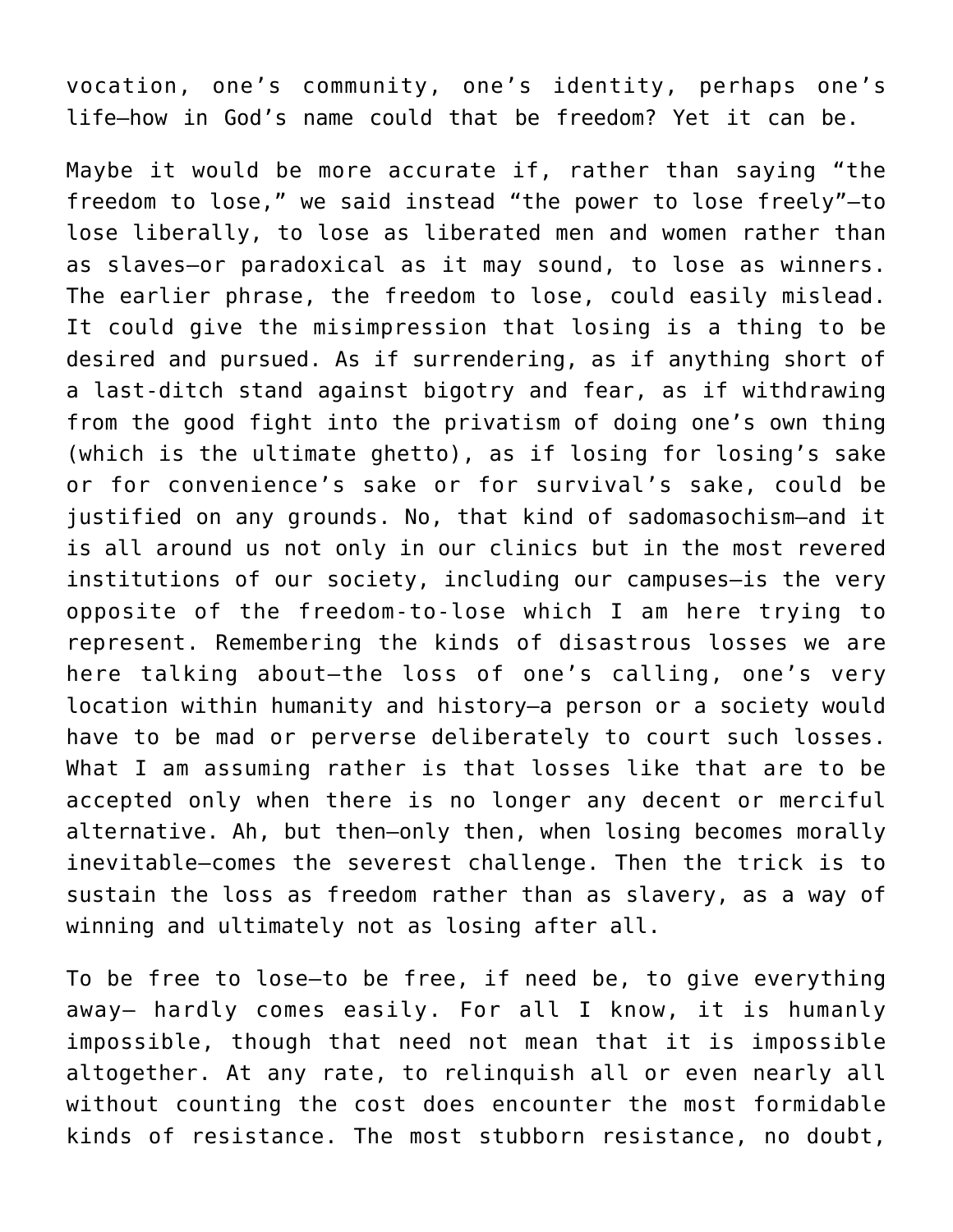comes from within the loser himself. But the more massive resistance comes from outside of him, from the people and peers around him, from the most compelling values of his tradition, from the innermost structures of his social order, including the moral and religious orders. Together this vast environment conspires to insist to him, not that he may not give his all away but that under no circumstance dare he do so and still be free.

The counter-pressures against his losing winningly are all very plausible and most often highly ethical. For example, suppose the tyrannizing of his own and his colleagues' teaching and his students' learning had become so hopelessly oppressive that their only recourse finally, their only remaining way to make a witness against this creeping legalism in high places, was to up and leave in a body. Is that fair to their spouses and children, who are quite as directly dependent upon these careers as the teachers and students themselves are? And the school which they closed down, even if their reasons for doing so were unimpeachable—after all, whose school was it? Only theirs? Is it for them to give it away? How about the constituents whose school it also is at least as much? How about the future students yet to come but now deprived of a school to come to?

Or look at the free loser from the viewpoint of his opponents, those who feel compelled to dissuade or defeat him. There must be something left which they can threaten to take away from him, something of value he will fear to lose–perhaps his reputation or his sanity or his longevity or his optimism—some good which he dare not be free to relinquish. For if he is allowed to feel free to give it all away, then these opponents are helpless. Then what toehold is left within the loser's own person by which he can be intimidated or bought or flattered. Can we possibly imagine to what lengths zealous adversaries will go to to preserve within the loser some absolutely indispensable treasure